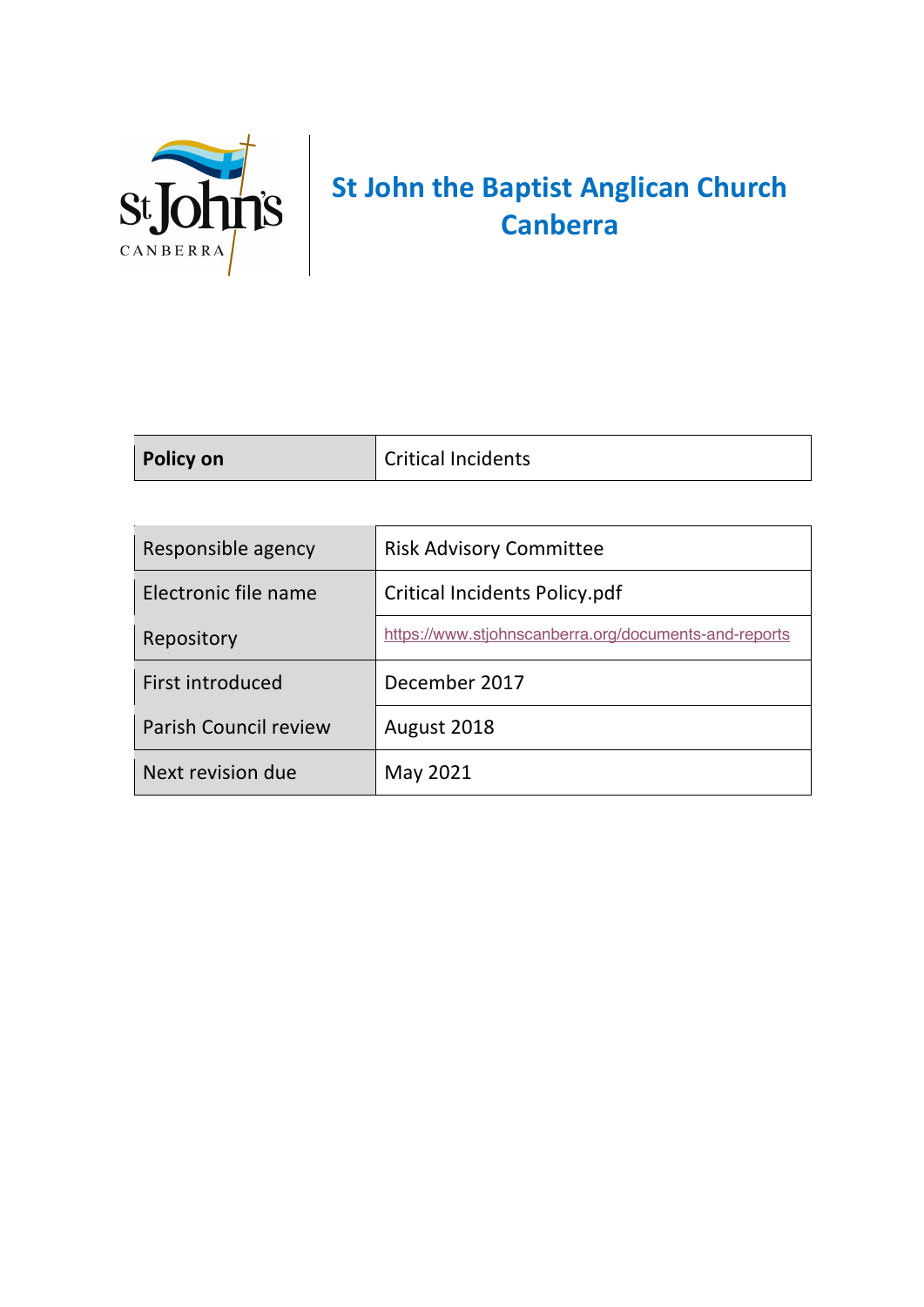# **LEGISLATION AND STANDARDS**

This policy is bound by The Master Policy of the Parish (www.stjohnscanberra.org) Parish Council Login) which recognises the Five Marks of Mission of the Anglican Communion and the Governance of the Diocese Ordinance as the foundations on which our actions are based.

Relevant legislation:

*The (Diocesan) Safe Communities of Faith Policy August 2015,* which provides for

- The clergy and Parish Council to be responsible for ensuring that: as far as is reasonably practicable, that all church workers and those accessing ministries conducted by the ministry unit comply with the *Work Health and Safety Act 2011*.
- All reasonable and practicable steps are taken to avoid risks of physical and psychological harm to members of the church and wider community arising from their involvement in any ministry.
- *Taking action, as far as is reasonably practical, to address and reduce actual and reasonably likely risk of physical or psychological harm to members of the ministry unit or other persons accessing any ministry provided by the ministry unit*

*Australian Government's Strategy for Protecting Crowded Places from Terrorism (2017).*  The Strategy refers to those who manage places such as churches as having primary responsibility to protecting people that work, use, or visit their sites from a range of foreseeable threats.

*The Work Health and Safety Act 2011*

# **PRINCIPLES**

St John's Canberra is firmly committed to a healthy and safe workplace. Parish Council aims to remove or reduce the risks to health, safety and wellbeing of all workers (clergy, employees, volunteers, and contractors), visitors, and anybody else who may be affected by our ministry and business operations. It also aims to ensure all work activities are undertaken in a safe manner.

Critical incidents include medical/mental health emergencies, aggressive or criminal behaviour and psychological matters that require urgent intervention to prevent harm to people or damage to property.

The Parish Council delegates through this policy the authority to risk stewards supported by control owners to plan for and respond to critical incidents. As far as is reasonably practicable this will reduce the likely risk of physical or psychological harm to members of the ministry unit and to any person accessing the St John's ministry unit in any of its forms.

Risk stewards will advise the Parish Council of the changing nature of the hierarchy of risks across strategic, business and operational risks for their review. Through liaison with the control owners, risks will be assessed annually and staff and volunteers encouraged to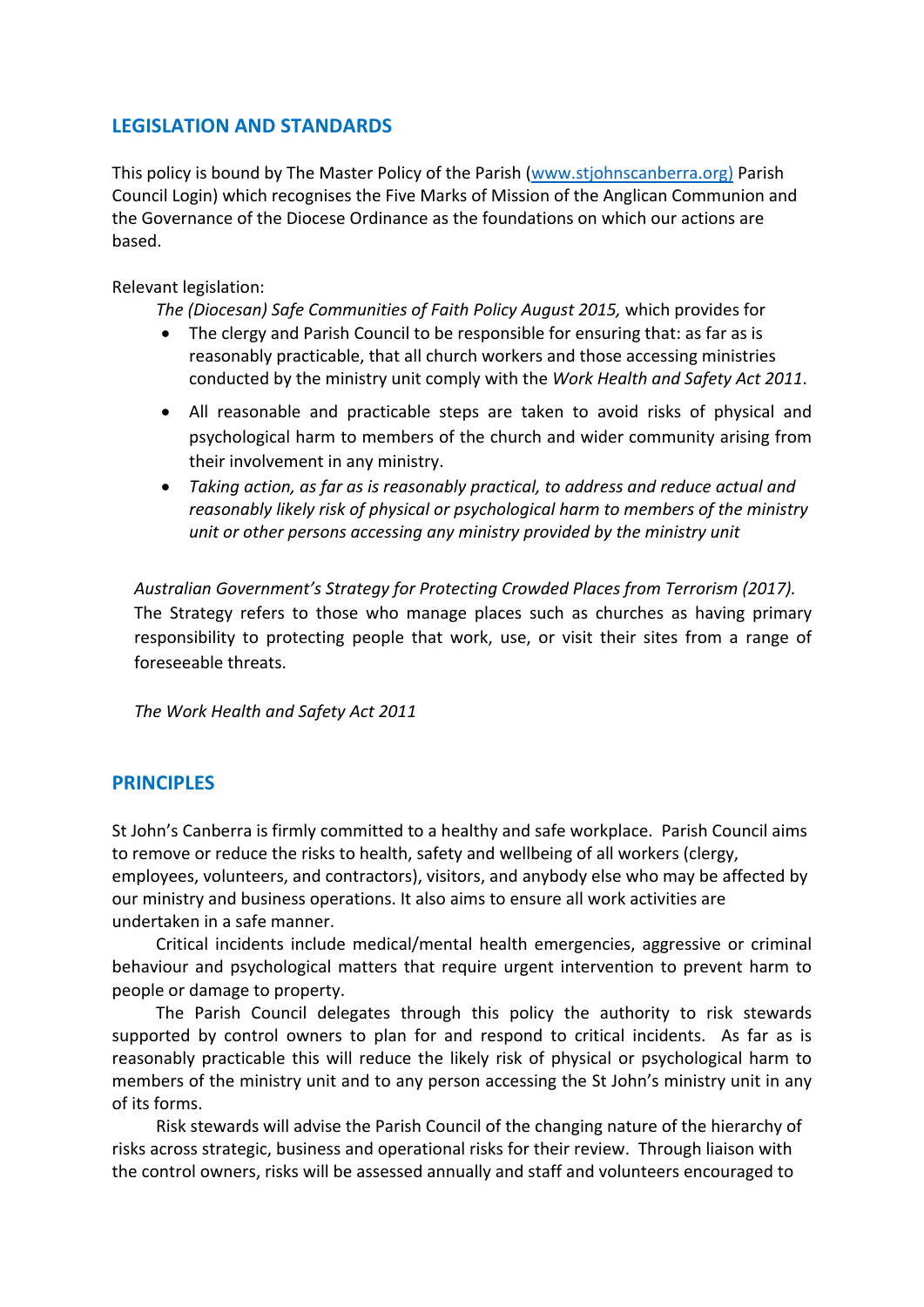put their personal safety first while adopting a pro-active response in any confrontational situation.

### **PROCEDURES**

#### **Preventative**

Parish Council will seek advice, as is helpful, from its Risk Advisory Committee as it also makes use of the skill-set of both the Parish risk stewards and control owners, to provide, as far as is reasonably practicable, a measured response to any critical incident.

As needed, and at least annually, Parish Council will arrange for the distribution of a brochure *Welcoming Church, Safe Church, Parish Guidelines for Critical Incidents,* as part of the review process of this Critical Incidents' set of papers.

Across the parish operations all volunteers and staff will be made aware, and encouraged to share their views, of risks that are part of our life as a member of our community.

Parishioners are reminded to be alert of their personal security in parish buildings and grounds. In any emergency there are a number of options to call for assistance such as: 000 in an emergency; 131 444 Police; 0416 159 814 Paul Black; and, 0402 629 667 Jonathan Cole.

#### **During Incidents**

The responsibility for parish hospitality and security during worship rests with the clergy and other adult members in the congregation working together to negate the situation.

Any risk steward and control owner who is present during an incident will be responsible for caring for those not immediately involved. General guidelines are found at Attachment A.

#### **Recovery**

In any critical incident any media requests will be channeled through the Rector who will also coordinate later pastoral support to those who have been affected.

Churchwardens will prepare a report for the Bishop and liaise with insurance and other bodies to ensure all aspects of compliance are met.